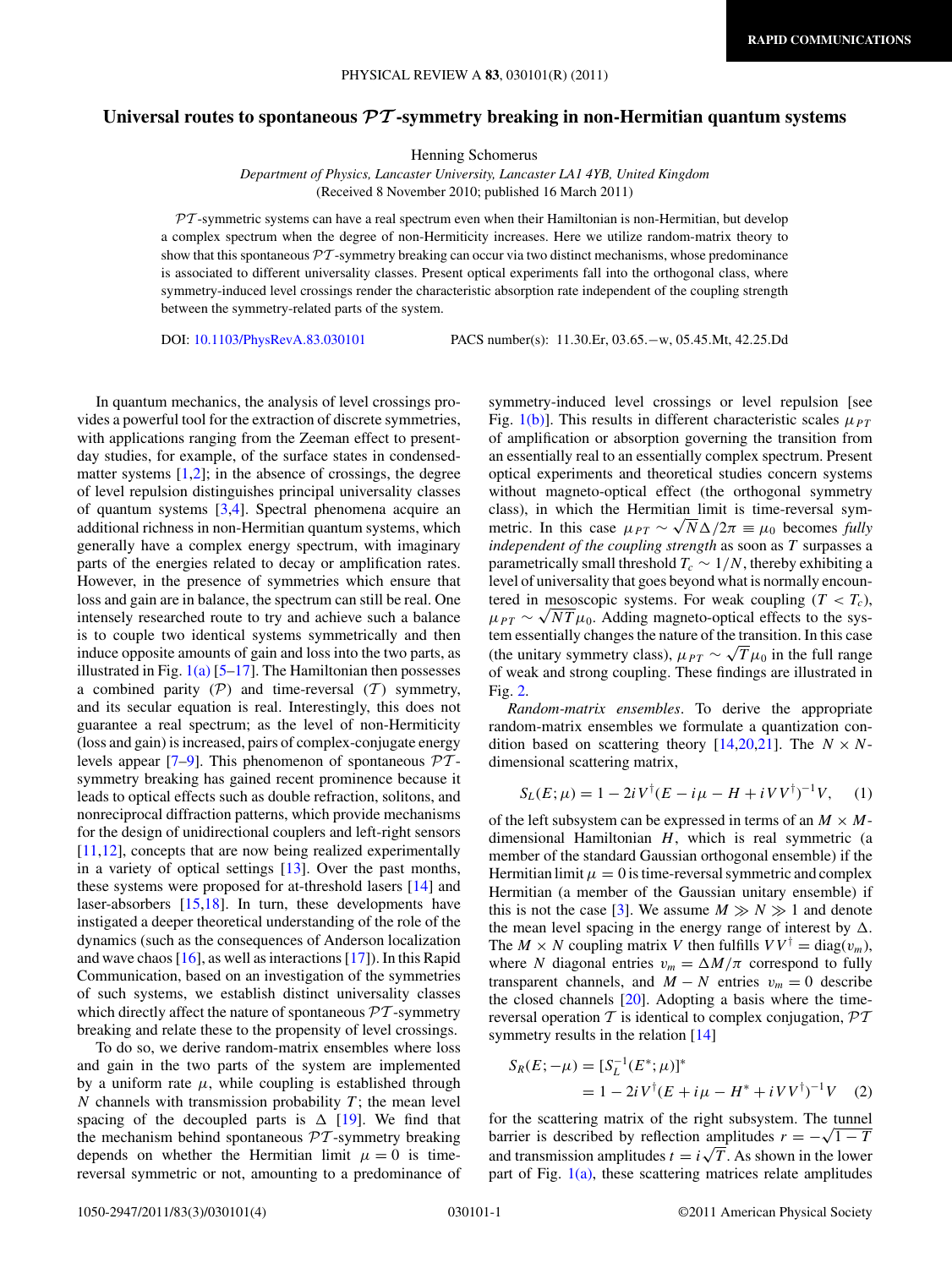

FIG. 1. (Color online) (a) Sketch of a non-Hermitian  $PT$ symmetric system, where a region with absorption rate  $\mu$  (and mean level spacing  $\Delta$ , left) is coupled symmetrically via a tunnel barrier (supporting *N* channels with transmission probability *T* ) to an amplifying region with a matching amplification rate (right). Below this is the scattering description of the system. (b) Two routes to spontaneous  $PT$ -symmetry breaking, depending on whether the Hermitian limit  $\mu = 0$  is T symmetric (orthogonal class displaying level crossings, left) or not (unitary class displaying avoided crossings, right). Shown are real eigenvalues of a random Hamiltonian  $H$  [Eq. (4)] as function of *T* for fixed  $\mu = 0$  (left of dashed line), and then as a function of  $\mu$ for fixed  $T = 1$  (right of dashed line). Complex-valued levels (formed by level coalescence at  $\mu > 0$ ) are not shown. Here  $\mu_0 = \sqrt{N\Delta/2\pi}$ , and we set  $N = 10$ .

of left- and right-propagating waves at the two interfaces of the tunnel barrier. The requirement of consistency of these relations results in the quantization condition

$$
\det \left[ \begin{pmatrix} r & t \\ t & r \end{pmatrix} \begin{pmatrix} S_L & 0 \\ 0 & S_R \end{pmatrix} - 1 \right] = 0, \tag{3}
$$

which can be rearranged into an eigenvalue problem  $det(E H = 0$  with effective Hamiltonian

$$
\mathcal{H} = \begin{pmatrix} H - i\mu & \Gamma \\ \Gamma & H^* + i\mu \end{pmatrix}.
$$
 (4)

The positive semidefinite coupling matrix  $\Gamma = \text{diag}(\gamma_m)$ now incorporates the finite transmission probability of the barrier; its *N* nonvanishing entries read  $\gamma_m = \left[\sqrt{T}/(1 + \frac{m}{\sqrt{T}})\right]$  $\sqrt{1-T}$ ) $\vert \Delta M/\pi \equiv \gamma$  [\[22\]](#page-3-0).

*Numerical evaluation*. Before engaging in an analytical discussion of the different routes to spontaneous  $\mathcal{P}\mathcal{T}$ -symmetry breaking [illustrated in Fig.  $1(b)$ ], we put forward numerical results which illustrate the physical consequences of the points to be made below. These results, presented as (color) gradient plots in Fig. 2, concern the fraction  $f(\mu, T)$  of complex-valued energy levels within a range where the mean level spacing can be assumed constant. We fix  $M = 1000$ , which ensures

<span id="page-1-0"></span>HENNING SCHOMERUS PHYSICAL REVIEW A **83**, 030101(R) (2011)



FIG. 2. (Color online) Gradient plots of the ensemble-averaged fraction  $f(\mu, T)$  of complex energy levels (among all levels within a range of energies over which the mean spacing  $\Delta$  can be assumed constant), for the orthogonal class (left) and the unitary class (right). In (a) and (b),  $\mu$  is scaled to  $\mu_0$ . The bottom panels show same data in (a) and (b),  $\mu$  is scaled to  $\mu_0$ . The bottom panels show same data<br>with  $\mu$  scaled to  $\mu'_0 = \mu_0 / \sqrt{1 + 1/NT}$  (c) and  $\mu'_T = \sqrt{T} \mu_0$  (d). Numerical results with  $N = 50$ .

a large number of levels within the range in question, and  $N = 50$  [\[23\]](#page-3-0).

Figure  $2(a)$  shows results for the orthogonal ensemble, with  $\mu$  scaled to  $\mu_0 = \sqrt{N\Delta/2\pi}$ . We see that above a small threshold  $T_c$  (to be determined below as  $T_c \sim 1/N$ ), the transition from the real spectrum ( $f = 0$ , obtained for  $\mu = 0$ ) to a spectrum which is partially real and partially complex spectrum (*f* ∼ 1/2) indeed occurs on the scale  $\mu_{PT} \sim \mu_0$ and then is independent of the value of *T*. Only for  $T < T_c$ ,  $\mu_{PT} \sim \sqrt{NT} \mu_0 \equiv \mu_T$  is coupling dependent. In order to get a unified view over both regimes, we plot in panel (c) the a unified view over both regimes, we plot in panel (c) the same data, but with  $\mu$  scaled to  $\mu'_0 = \mu_0 / \sqrt{1 + 1/NT}$ , which interpolates between  $\mu_T$  for  $T \ll T_c$  and  $\mu_0$  for  $T \gg T_c$ . The convergence of gradient lines for  $T \to 0$  indicates that for weak coupling the transition becomes more abrupt.

Figure  $2(b)$  shows the corresponding results for the unitary ensemble, where  $\mu$  is again scaled to  $\mu_0$ . Here we find that a systematic *T* dependence persists across the full range of coupling strengths. As shown in panel (d), this dependence takes the form  $\mu_{PT} \sim \sqrt{T} \mu_0 \equiv \mu'_T$ . Now the only difference between the strong and weak coupling regimes is a factor of order 1. In further contrast to the orthogonal case, for weak coupling the transition remains smooth; however, since  $\mu'_T =$ *µT /* <sup>√</sup>*<sup>N</sup> µT* , it then occurs at a far smaller deviation from Hermiticity.

*Underlying mechanisms*. We now show that the features reported above originate from two distinct mechanisms of spontaneous  $\mathcal{PT}$ -symmetry breaking. We first consider the orthogonal class and start in a regime which can be treated perturbatively. For  $\mu = 0$ , the effective Hamiltonian  $\mathcal{H}$  [Eq. (4)] is real symmetric, and all its eigenvalues are real. For  $T = 0$  $(\Gamma = 0)$ , on the other hand, the spectrum is a superposition of two level sequences  $E_k = \varepsilon_k \pm i\mu$ , which are all complex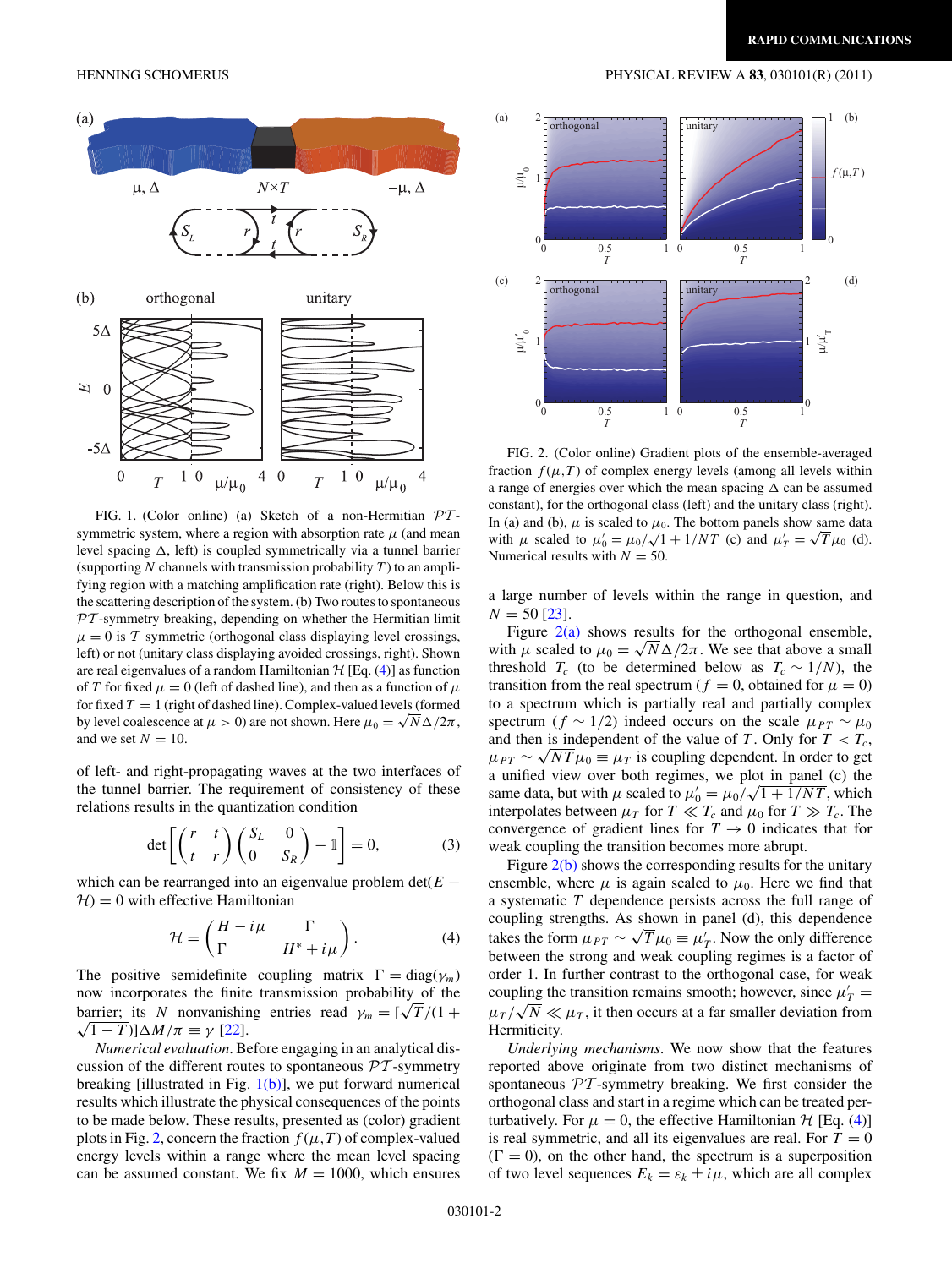if  $\mu \neq 0$ ; here  $\varepsilon_k$  are the eigenvalues of *H*. Therefore, in regard to the question of how many levels are complex, the limits  $T, \mu \to 0$  do not commute. Nonetheless, for  $T = \mu = 0$ the spectrum reduces to the superposition of two degenerate level sequences  $\varepsilon_k$ , so that quasidegenerate perturbation theory applies. Denote by  $\psi_m^{(k)}$  the wave function of *H* corresponding to eigenvalue  $\varepsilon_k$ ; in random-matrix theory, this is a random normalized vector with real entries. Reduced to the symmetric and antisymmetric extension of this wave function across the whole system, the effective Hamiltonian takes the form

$$
\mathcal{H}' = \begin{pmatrix} \varepsilon_k - i\mu & \sum_m [\psi_m^{(k)}]^2 \gamma_m \\ \sum_m [\psi_m^{(k)}]^*^2 \gamma_m & \varepsilon_k + i\mu \end{pmatrix},
$$
(5)

whose eigenvalues become complex for  $\mu_{PT}^2 =$  ${\sum_{m} [\psi_m^{(k)}]^2 \gamma_m}^2$ . Therefore, using the self-average  $[\psi_m^{(k)}]^2$  = 1/*M*, as well as  $γ \sim \sqrt{T} \Delta M / 2π$  for *T*  $\ll 1$ ,

$$
\mu_{PT} \sim N \sqrt{T} \Delta / 2\pi = \mu_T
$$
 (orthogonal,  $T \lesssim 1/N$ ), (6)

which indeed recovers the numerical scale in the weak coupling regime of the orthogonal class.

As indicated, this analysis is restricted to small values of *T* , corresponding to small tunnel splittings, so that the levels of the originally degenerate sequence  $\varepsilon_k$  from the two subsystems do not cross. Consequently, at larger values of *T* , a second route to  $PT$ -symmetry breaking becomes available, which involves two energy levels that are *nondegenerate* for  $T = 0$ . In order to describe this case we reformulate the problem by starting with  $\mu = 0$  and exploit the thus-emerging  $\mathcal P$  symmetry to transform the effective Hamiltonian to

$$
\mathcal{H}_{\mathcal{P}} = \begin{pmatrix} H + \Gamma & i\mu \\ i\mu & H - \Gamma \end{pmatrix}.
$$
 (7)

We denote by  $\varepsilon_k^\pm$  the two level sequences of  $H\pm\Gamma.$  Since  $\Gamma$  is positive semidefinite these sequences arise from the sequence  $\varepsilon_k$  by an oppositive shift which is approximately rigid. From the resulting combined sequence, consider two levels  $\varepsilon_k^+$ and  $\varepsilon_l^-$  which lie adjacent to each other; the corresponding eigenvectors are  $\psi^{(k+)}$  and  $\psi^{(l-)}$ . Finite  $\mu$  mixes these levels, which is embodied in the reduced Hamiltonian

$$
\mathcal{H}'' = \begin{pmatrix} \varepsilon_k^+ & i\mu \langle \psi^{(k+)} | \psi^{(l-)} \rangle \\ i\mu \langle \psi^{(l-)} | \psi^{(k+)} \rangle & \varepsilon_l^- \end{pmatrix} . \tag{8}
$$

Now, treating  $2\Gamma$  as a perturbation which connects the + and – sequence,  $\langle \psi^{(k+)} | \psi^{(l-)} \rangle \approx \frac{\langle \psi^{(k+)} | 2\Gamma | \psi^{(l+)} \rangle}{\varepsilon_k^+ - \varepsilon_l^+}$ . Because  $|\varepsilon_k^+ - \varepsilon_l^-| = O(\Delta)$  is small compared to the shift due to the coupling, the denominator can be estimated as  $\varepsilon_k^+ - \varepsilon_l^+ \approx$  $\varepsilon_l^-$  –  $\varepsilon_l^+ \approx -\langle \psi^{(l+)} | 2 \Gamma | \psi^{(l+)} \rangle$ . The coupling strength drops out, and on average  $|\langle \psi^{(l-)} | \psi^{(k+)} \rangle|^2 \sim 1/N$ ; that is, the mixing is small. As a result, the level pair in question becomes complex for  $\mu^2 |\langle \psi^{(l-)} | \psi^{(k+)} \rangle|^2 \sim (\varepsilon_k^{\hat{+}} - \varepsilon_l^{-})^{\hat{2}} \sim \Delta^2$ ; that is,

$$
\mu_{PT} \sim \sqrt{N} \Delta / 2\pi = \mu_0 \quad \text{(orthogonal, } T \gtrsim 1/N). \quad (9)
$$

As indicated, comparison with Eq. (6) implies that this mechanism becomes favorable around  $T = T_c \sim 1/N$ .

We now turn to the unitary class, and start again in the perturbative regime (we find that this now indeed extends to  $T = 1$ ). The reduced Hamiltonian is still of the form  $(5)$ , but

the components of the vector  $\psi_m^{(k)}$  now are complex. Therefore,  $[\psi_m^{(k)}]^2 = 0$ , and the average  $[\psi_m^{(k)}]^2 [\psi_n^{(k)}]^{*2} \sim \delta_{mn}/M^2$ appearing in the expression of  $\mu_{PT}^2$  involves an additional contraction over channel indices *m* and *n*. As a result, the perturbative crossover scale is now given by

$$
\mu_{PT} \sim \sqrt{NT} \Delta / 2\pi = \mu'_T \quad \text{(unitary)}.
$$
 (10)

Compared to the perturbative expression (6) in the orthogonal class,  $\mu_{PT}$  is, therefore, reduced by the parametrically large class, *μ*<sub>PT</sub> is, therefore, reduced by the parametrically large<br>factor ∼√N. Physically, this amounts to vastly reduced tunnel splittings. Therefore, the perturbative regime now extends to  $T = 1$ , considering that only at this value does it cross over to  $\mu_0$ . A related difference to the orthogonal class is revealed in the  $P$  basis, where in place of Eq. (7) we now have

$$
\mathcal{H}_{\mathcal{P}} = \begin{pmatrix} \text{Re}H + \Gamma & i \text{Im}H + i\mu \\ i \text{Im}H + i\mu & \text{Re}H - \Gamma \end{pmatrix}.
$$
 (11)

Consequently, finite coupling now results in a direct mixing of levels in the individual sequences. Therefore, instead of level crossings one encounters level repulsion. This difference is illustrated in Fig.  $1(b)$ , which shows the evolution of energy levels as *T* is increased from 0 to 1 (while  $\mu = 0$ ), and the subsequent fate of real levels as  $\mu$  is increased from 0 to  $4\mu_0$ (while  $T = 1$ ); pairwise coalescing levels become complex and then are no longer shown. In the orthogonal class, such pairs trace back to well-separated levels  $\varepsilon_k^+$ ,  $\varepsilon_l^-$  from the two different sequences (which are distinguished by the opposite slopes of the levels for increasing coupling). In contrast, in the unitary class the coalescing levels trace back to originally closely spaced or degenerate levels, even when the coupling is strong.

*Conclusions*. In summary, we identified two routes to the formation of complex energy levels in non-Hermitian quantum systems with  $\mathcal{PT}$  symmetry (spontaneous  $\mathcal{PT}$ -symmetry breaking). The predominant mechanism depends on whether or not the Hermitian limit possesses time-reversal symmetry (orthogonal or unitary universality class, respectively). Present optical experiments fall into the orthogonal class, where level crossings result in a characteristic absorption and amplification rate  $\mu_{\mathcal{PT}}$  which is independent of the coupling between the symmetry-related parts of the system (unless the coupling is very weak). The unitary class features strong level repulsion, which reduces  $\mu_{\mathcal{PT}}$  and makes it coupling dependent.

While we employed random-matrix theory to obtain specific expressions, the concept of discrete unitary and antiunitary symmetries like  $P$  and  $T$  and their relation to universality and level crossings are broader [\[3,4\]](#page-3-0). Therefore, the different routes identified here also apply to alternative models [\[19\]](#page-3-0), and indeed to individual systems. In particular, in optical or microwave experiments, the two routes could be verified in a fixed geometry as illustrated in Fig.  $1(a)$ , where one varies the transparency of a semitransparent mirror to change the coupling between the left and the right cavities. Instead of amplification, it suffices to implement different rates  $\mu_L$ ,  $\mu_R$  of absorption, which results in complex resonance frequencies  $\omega_n$  on the line Im $\omega_n = -(\mu_L + \mu_R)/2$ , as well as pairs of resonances symmetrical to this line. In such settings, time-reversal symmetry can be broken via magneto-optical effects [\[24,25\]](#page-3-0).